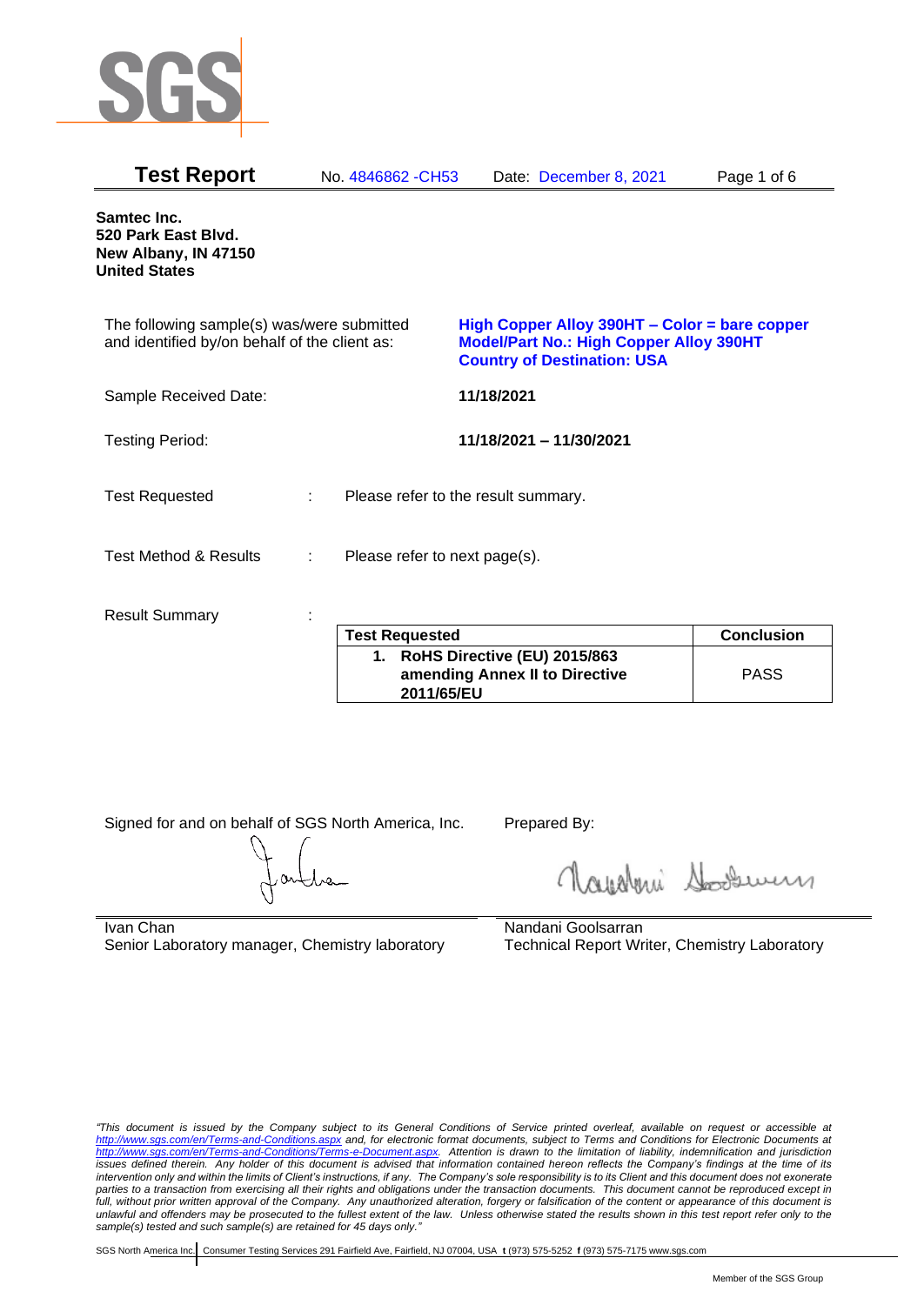

| <b>Test Report</b> | No. 4846862 - CH53 | Date: December 8, 2021 | Page 2 of 6 |
|--------------------|--------------------|------------------------|-------------|
|--------------------|--------------------|------------------------|-------------|

## **1. RoHS Directive (EU) 2015/863 amending Annex II to Directive 2011/65/EU**

## **Testing was done at an SGS Affiliate Laboratory:**

| Specimen<br>No. | <b>SGS Sample ID</b> | Description                                            |
|-----------------|----------------------|--------------------------------------------------------|
|                 | HKT21-058386.007     | Metal w/ silvery/ golden plating (base: coppery metal) |

## Remarks :

 $(1)$  1 mg/kg = 1 ppm = 0.0001% (2) MDL = Method Detection Limit  $(3)$  ND = Not Detected  $($  < MDL)

 $(4)$  "-" = Not Regulated

Test Method : With reference to IEC 62321-4:2013+A1:2017 and IEC62321-5:2013, analyzed by ICP-OES.

(Decision Rule: please refer to appendix 1: Category 1)

With reference to IEC62321-7-1:2015, analyzed by UV-Vis. (Decision Rule: please refer to appendix 1: Category 4)

| Test Item(s)                                     | Limit | Unit                    | MDL                      | 007       |
|--------------------------------------------------|-------|-------------------------|--------------------------|-----------|
| Cadmium (Cd)                                     | 100   | mg/kg                   | $\overline{c}$           | <b>ND</b> |
| Lead (Pb)                                        | 1,000 | mg/kg                   | 5                        | <b>ND</b> |
| Mercury (Hg)                                     | 1,000 | mg/kg                   | $\overline{2}$           | ND.       |
| Hexavalent Chromium $(Cr(VI))\blacktriangledown$ |       | $\mu$ g/cm <sup>2</sup> | 0.10                     | <b>ND</b> |
| Sum of PBBs                                      | 1,000 | mg/kg                   |                          | <b>ND</b> |
| Monobromobiphenyl                                |       | mg/kg                   | 5                        | <b>ND</b> |
| Dibromobiphenyl                                  |       | mg/kg                   | 5                        | ND.       |
| Tribromobiphenyl                                 |       | mg/kg                   | 5                        | <b>ND</b> |
| Tetrabromobiphenyl                               |       | mg/kg                   | 5                        | <b>ND</b> |
| Pentabromobiphenyl                               |       | mg/kg                   | 5                        | ND        |
| Hexabromobiphenyl                                |       | mg/kg                   | 5                        | ND.       |
| Heptabromobiphenyl                               |       | mg/kg                   | 5                        | <b>ND</b> |
| Octabromobiphenyl                                |       | mg/kg                   | 5                        | <b>ND</b> |
| Nonabromobiphenyl                                |       | mg/kg                   | 5                        | <b>ND</b> |
| Decabromobiphenyl                                |       | mg/kg                   | 5                        | <b>ND</b> |
| Sum of PBDEs                                     | 1,000 | mg/kg                   | $\overline{\phantom{a}}$ | <b>ND</b> |
| Monobromodiphenyl ether                          |       | mg/kg                   | 5                        | <b>ND</b> |
| Dibromodiphenyl ether                            |       | mg/kg                   | 5                        | ND.       |
| Tribromodiphenyl ether                           |       | mg/kg                   | 5                        | ND        |
| Tetrabromodiphenyl ether                         |       | mg/kg                   | 5                        | <b>ND</b> |

*"This document is issued by the Company subject to its General Conditions of Service printed overleaf, available on request or accessible at <http://www.sgs.com/en/Terms-and-Conditions.aspx> and, for electronic format documents, subject to Terms and Conditions for Electronic Documents at [http://www.sgs.com/en/Terms-and-Conditions/Terms-e-Document.aspx.](http://www.sgs.com/en/Terms-and-Conditions/Terms-e-Document.aspx) Attention is drawn to the limitation of liability, indemnification and jurisdiction issues defined therein. Any holder of this document is advised that information contained hereon reflects the Company's findings at the time of its intervention only and within the limits of Client's instructions, if any. The Company's sole responsibility is to its Client and this document does not exonerate*  parties to a transaction from exercising all their rights and obligations under the transaction documents. This document cannot be reproduced except in *full, without prior written approval of the Company. Any unauthorized alteration, forgery or falsification of the content or appearance of this document is unlawful and offenders may be prosecuted to the fullest extent of the law. Unless otherwise stated the results shown in this test report refer only to the sample(s) tested and such sample(s) are retained for 45 days only."*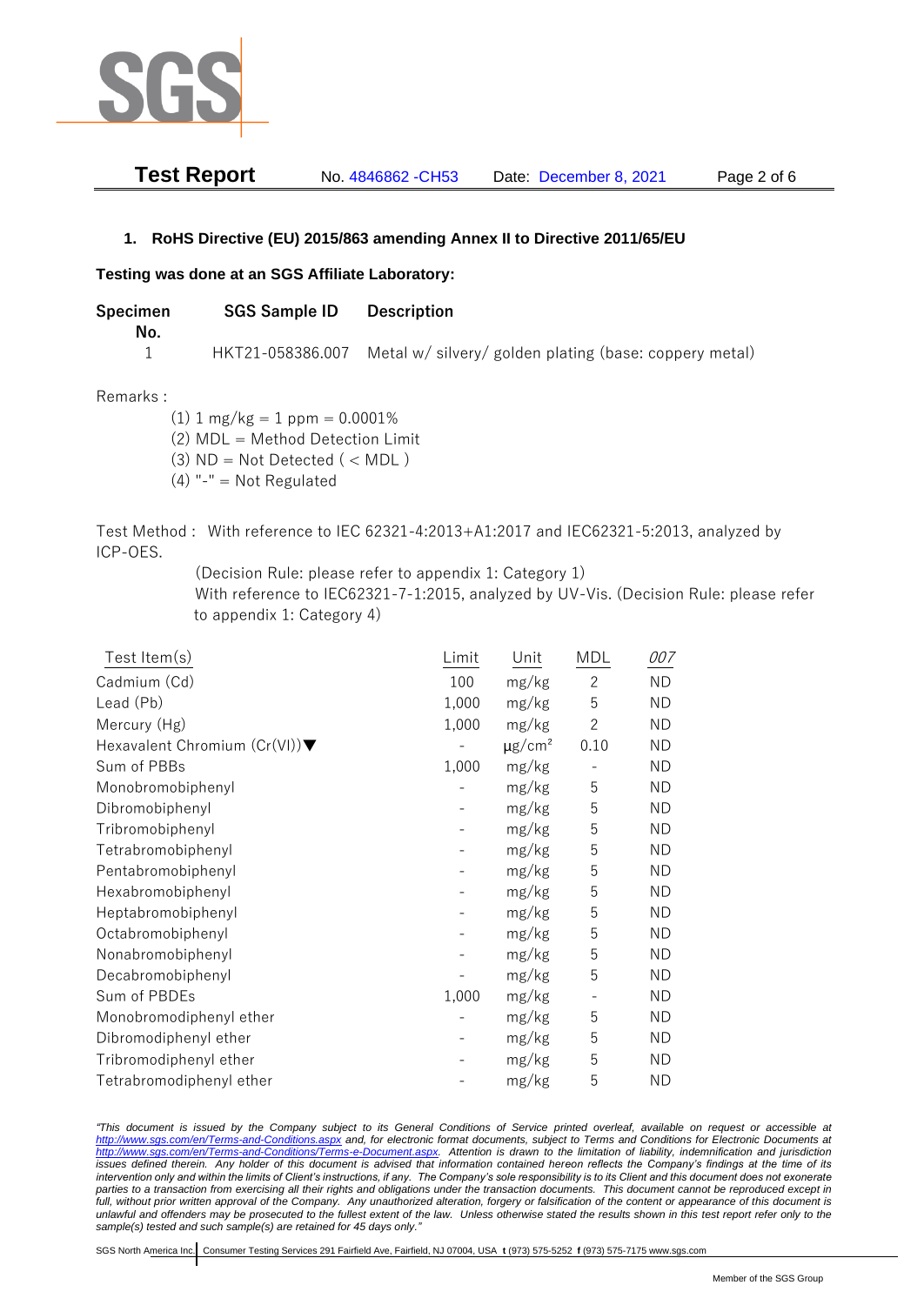

| <b>Test Report</b>       | No. 4846862 - CH53       | Date: December 8, 2021 |            |            | Page 3 of 6 |
|--------------------------|--------------------------|------------------------|------------|------------|-------------|
| Test Item $(s)$          | Limit                    | Unit                   | <b>MDL</b> | <u>007</u> |             |
| Pentabromodiphenyl ether | $\overline{\phantom{a}}$ | mg/kg                  | 5          | <b>ND</b>  |             |
| Hexabromodiphenyl ether  | $\overline{\phantom{a}}$ | mg/kg                  | 5          | <b>ND</b>  |             |
| Heptabromodiphenyl ether | $\overline{\phantom{a}}$ | mg/kg                  | 5          | <b>ND</b>  |             |
| Octabromodiphenyl ether  | $\overline{\phantom{a}}$ | mg/kg                  | 5          | <b>ND</b>  |             |
| Nonabromodiphenyl ether  | $\overline{\phantom{a}}$ | mg/kg                  | 5          | ΝD         |             |
| Decabromodiphenyl ether  | $\overline{\phantom{a}}$ | mg/kg                  | 5          | ΝD         |             |

Notes :

(1) The maximum permissible limit is quoted from RoHS Directive (EU) 2015/863.

IEC 62321 series is equivalent to EN 62321 series

[http://www.cenelec.eu/dyn/www/f?p=104:30:1742232870351101::::FSP\\_ORG\\_ID,FSP\\_LANG\\_](http://www.cenelec.eu/dyn/www/f?p=104:30:1742232870351101::::FSP_ORG_ID,FSP_LANG_ID:1258637,25) [ID:1258637,25](http://www.cenelec.eu/dyn/www/f?p=104:30:1742232870351101::::FSP_ORG_ID,FSP_LANG_ID:1258637,25)

(2)  $\blacktriangledown$  = a. The sample is positive for Cr(VI) if the Cr(VI) concentration is greater than 0.13  $\mu$  g/cm2. The sample coating is considered to contain Cr(VI)

b. The sample is negative for Cr(VI) if Cr(VI) is ND (concentration less than 0.10  $\mu$  g/cm2). The coating is considered a non-Cr(VI) based coating

c. The result between 0.10  $\mu$  g/cm2 and 0.13  $\mu$  g/cm2 is considered to be

inconclusive - unavoidable coating variations may influence the determination

Information on storage conditions and production date of the tested sample is unavailable and thus Cr(VI) results represent status of the sample at the time of testing.

*"This document is issued by the Company subject to its General Conditions of Service printed overleaf, available on request or accessible at <http://www.sgs.com/en/Terms-and-Conditions.aspx> and, for electronic format documents, subject to Terms and Conditions for Electronic Documents at [http://www.sgs.com/en/Terms-and-Conditions/Terms-e-Document.aspx.](http://www.sgs.com/en/Terms-and-Conditions/Terms-e-Document.aspx) Attention is drawn to the limitation of liability, indemnification and jurisdiction issues defined therein. Any holder of this document is advised that information contained hereon reflects the Company's findings at the time of its intervention only and within the limits of Client's instructions, if any. The Company's sole responsibility is to its Client and this document does not exonerate parties to a transaction from exercising all their rights and obligations under the transaction documents. This document cannot be reproduced except in full, without prior written approval of the Company. Any unauthorized alteration, forgery or falsification of the content or appearance of this document is unlawful and offenders may be prosecuted to the fullest extent of the law. Unless otherwise stated the results shown in this test report refer only to the sample(s) tested and such sample(s) are retained for 45 days only."*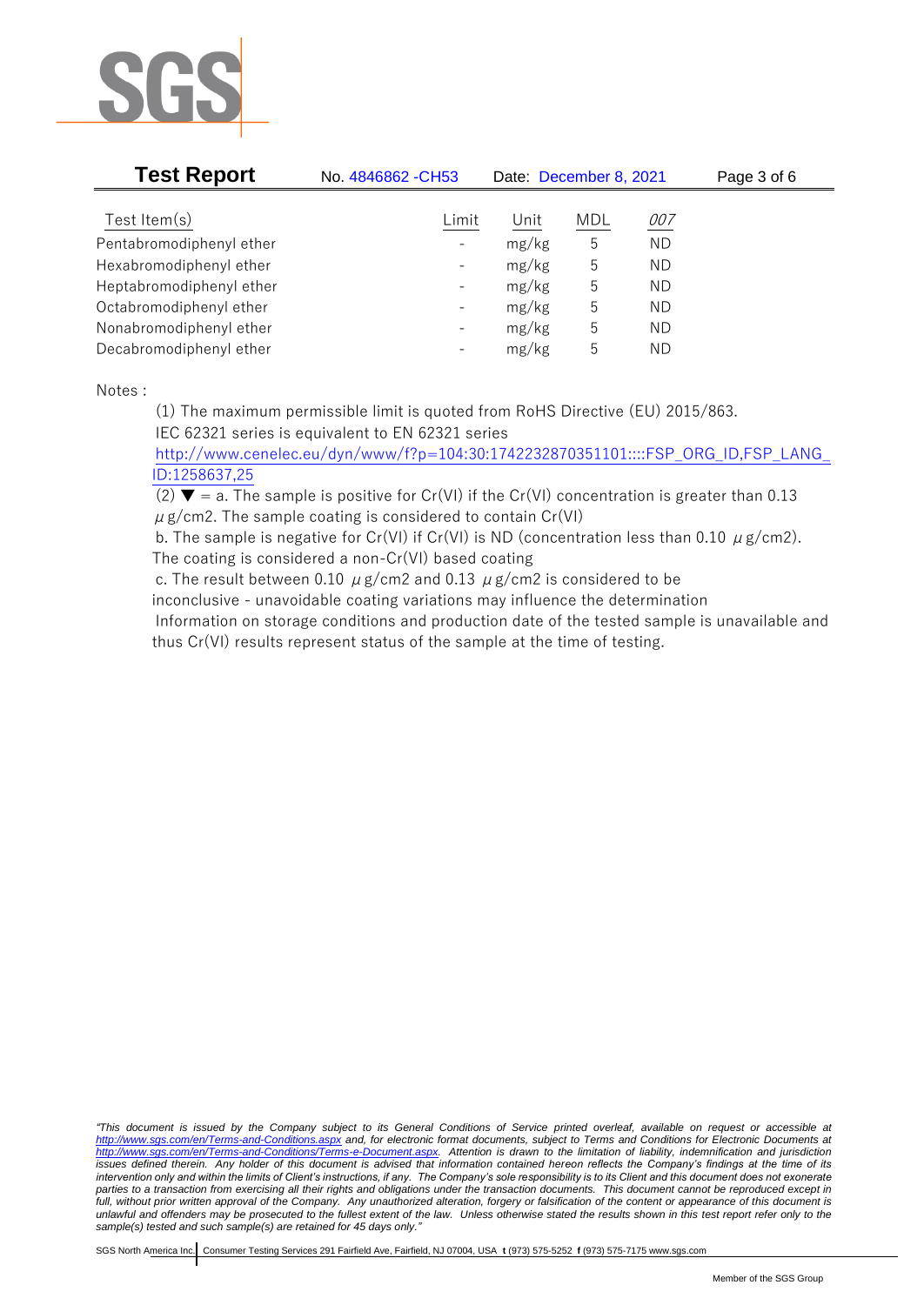

**Test Report** No. 4846862 -CH53 Date: December 8, 2021 Page 4 of 6

## Appendix 1

| Category       | Decision Rule Statement                                                                                                                                                                                                                                                                                                                                                                                                                                                                                                                                                                                                                                                                                                                                                                                                                                                                                                                                                                                                                                                                                                                                                                                                                                                                                                                                                                                                                                                                                            |
|----------------|--------------------------------------------------------------------------------------------------------------------------------------------------------------------------------------------------------------------------------------------------------------------------------------------------------------------------------------------------------------------------------------------------------------------------------------------------------------------------------------------------------------------------------------------------------------------------------------------------------------------------------------------------------------------------------------------------------------------------------------------------------------------------------------------------------------------------------------------------------------------------------------------------------------------------------------------------------------------------------------------------------------------------------------------------------------------------------------------------------------------------------------------------------------------------------------------------------------------------------------------------------------------------------------------------------------------------------------------------------------------------------------------------------------------------------------------------------------------------------------------------------------------|
| $\overline{1}$ | The decision rule for conformity reporting is based on the non-binary statement with quard band (is<br>equal to the expanded measurement uncertainty with a 95% coverage probability, w = U95) in<br>ILAC-G8:09/2019 Clause 4.2.3.<br>"Pass - the measured value is within (or below / above) the acceptance limit, where the<br>А.<br>acceptance limit is below / above to the quard band," or "Pass - The measured values were<br>observed in tolerance at the points tested. The specific false accept risk is up to 2.5%.".<br>B.<br>"Conditional Pass - The measured values were observed in tolerance at the points tested.<br>However, a portion of the expanded measurement uncertainty intervals about one or more<br>measured values exceeded / out of tolerance. When the measured result is close to the<br>tolerance, the specific false accept risk is up to 50%.".<br>C.<br>"Conditional Fail - One or more measured values were observed out of tolerance at the<br>points tested. However, a portion of the expanded measurement uncertainty intervals about<br>one or more measured values were in tolerance. When the measured result is close to the<br>tolerance, the specific false reject risk is up to 50%.".<br>"Fail - the measured value is out of (or below / above) the tolerance limit added / subtracted<br>D.<br>to the quard band." or "Fail - One or more measured values were observed out of tolerance<br>at the points tested". The specific false reject risk is up to 2.5%. |
| $\overline{2}$ | The decision rule for conformity reporting is based on BS EN 1811:2011+A1:2015: Reference test<br>method for release of nickel from all post assemblies which are inserted into pierced parts of the<br>human body and articles intended to come into direct and prolonged contact with the skin in<br>Section 9.2 interpretation of results.                                                                                                                                                                                                                                                                                                                                                                                                                                                                                                                                                                                                                                                                                                                                                                                                                                                                                                                                                                                                                                                                                                                                                                      |
| $\overline{3}$ | The decision rule for conformity reporting is based on the general consideration of simple<br>acceptance as stated in ISO/IEC Guide 98-3: "Uncertainty of measurement - Part 3: Guide to the<br>expression of uncertainty in measurement (GUM 1995)", and more specifically for analytical<br>measurements to the EURACHEM/CITAC Guide 2012 "Quantifying Uncertainty in Analytical<br>Measurement *                                                                                                                                                                                                                                                                                                                                                                                                                                                                                                                                                                                                                                                                                                                                                                                                                                                                                                                                                                                                                                                                                                                |
| 4              | The decision rule for conformity reporting is according to the IEC 62321-7-1 Edition 1.0 2015-09<br>Section 7: Table 1-(comparison to standard and interpretation of result)                                                                                                                                                                                                                                                                                                                                                                                                                                                                                                                                                                                                                                                                                                                                                                                                                                                                                                                                                                                                                                                                                                                                                                                                                                                                                                                                       |
| $\overline{5}$ | The decision rule for conformity reporting is according to the IEC 62321-3-1 Edition 1.0 2013-06<br>Annex A.3 interpretation of result.                                                                                                                                                                                                                                                                                                                                                                                                                                                                                                                                                                                                                                                                                                                                                                                                                                                                                                                                                                                                                                                                                                                                                                                                                                                                                                                                                                            |
| Б              | The decision rule for conformity reporting is according to the GB/T 26125-2011 Annex A to H                                                                                                                                                                                                                                                                                                                                                                                                                                                                                                                                                                                                                                                                                                                                                                                                                                                                                                                                                                                                                                                                                                                                                                                                                                                                                                                                                                                                                        |
| 7              | The decision rule for conformity reporting is according to the requested specification or standard<br>(ASTM F963-17 section 4.3.5)                                                                                                                                                                                                                                                                                                                                                                                                                                                                                                                                                                                                                                                                                                                                                                                                                                                                                                                                                                                                                                                                                                                                                                                                                                                                                                                                                                                 |
| $\overline{8}$ | The decision rule for conformity reporting is according to the requested specification or standard<br>(AS/NZS ISO 8124 Part 3 section 4.2)                                                                                                                                                                                                                                                                                                                                                                                                                                                                                                                                                                                                                                                                                                                                                                                                                                                                                                                                                                                                                                                                                                                                                                                                                                                                                                                                                                         |
| Remark I       | If the decision rule is not feasible to be used and the uncertainty of the result is able to be provided.<br>the uncertainty range of the result will be shown in the report. Otherwise, only result will be shown<br>in the report.                                                                                                                                                                                                                                                                                                                                                                                                                                                                                                                                                                                                                                                                                                                                                                                                                                                                                                                                                                                                                                                                                                                                                                                                                                                                               |

*"This document is issued by the Company subject to its General Conditions of Service printed overleaf, available on request or accessible at <http://www.sgs.com/en/Terms-and-Conditions.aspx> and, for electronic format documents, subject to Terms and Conditions for Electronic Documents at [http://www.sgs.com/en/Terms-and-Conditions/Terms-e-Document.aspx.](http://www.sgs.com/en/Terms-and-Conditions/Terms-e-Document.aspx) Attention is drawn to the limitation of liability, indemnification and jurisdiction issues defined therein. Any holder of this document is advised that information contained hereon reflects the Company's findings at the time of its intervention only and within the limits of Client's instructions, if any. The Company's sole responsibility is to its Client and this document does not exonerate parties to a transaction from exercising all their rights and obligations under the transaction documents. This document cannot be reproduced except in full, without prior written approval of the Company. Any unauthorized alteration, forgery or falsification of the content or appearance of this document is unlawful and offenders may be prosecuted to the fullest extent of the law. Unless otherwise stated the results shown in this test report refer only to the sample(s) tested and such sample(s) are retained for 45 days only."*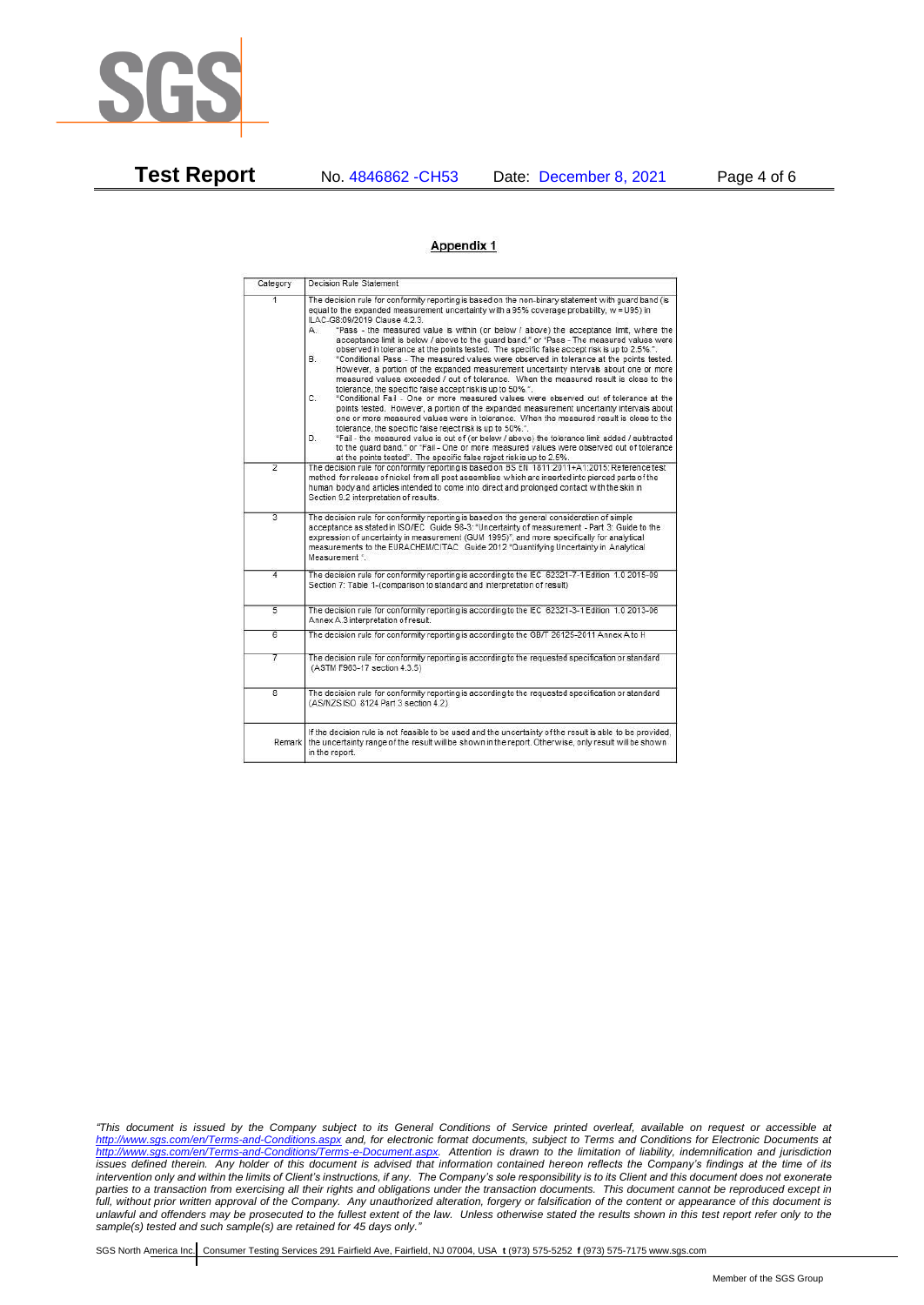



*"This document is issued by the Company subject to its General Conditions of Service printed overleaf, available on request or accessible at <http://www.sgs.com/en/Terms-and-Conditions.aspx> and, for electronic format documents, subject to Terms and Conditions for Electronic Documents at [http://www.sgs.com/en/Terms-and-Conditions/Terms-e-Document.aspx.](http://www.sgs.com/en/Terms-and-Conditions/Terms-e-Document.aspx) Attention is drawn to the limitation of liability, indemnification and jurisdiction issues defined therein. Any holder of this document is advised that information contained hereon reflects the Company's findings at the time of its intervention only and within the limits of Client's instructions, if any. The Company's sole responsibility is to its Client and this document does not exonerate*  parties to a transaction from exercising all their rights and obligations under the transaction documents. This document cannot be reproduced except in *full, without prior written approval of the Company. Any unauthorized alteration, forgery or falsification of the content or appearance of this document is unlawful and offenders may be prosecuted to the fullest extent of the law. Unless otherwise stated the results shown in this test report refer only to the sample(s) tested and such sample(s) are retained for 45 days only."*